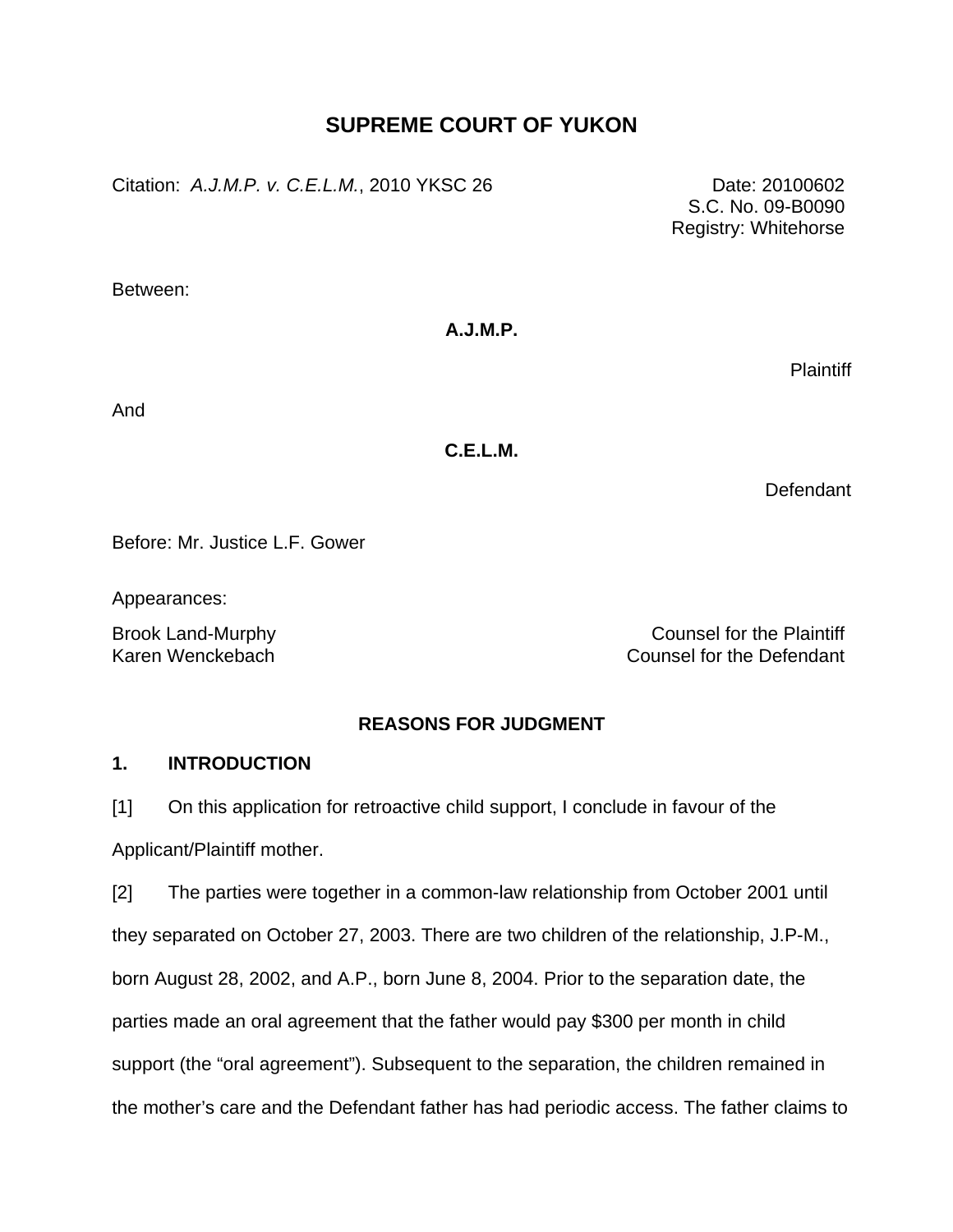have made some payments as child support over the intervening years in the form of cash, clothing, goods and groceries. The mother maintains that these contributions have been limited and sporadic. Further, she argues that the father's failure to abide by the terms of the oral agreement constitutes blameworthy conduct which justifies an order for retroactive child support commencing on the separation date.

### **2. ISSUES**

[3] The global issue is whether I should make an order for retroactive child support and, if so, when that should commence. However, based upon the principles from the leading case in this area, *D.B.S.* v. *S.R.G.*, 2006 SCC 37, which I will discuss in greater detail shortly, the specific issues are as follows:

- a) Is there a reasonable excuse for the mother's delay in seeking retroactive child support?
- b) Did the father engage in any blameworthy conduct, or in conduct that could militate against a retroactive award?
- c) What are the current circumstances of the children and how do they compare with their circumstances prior to the date of separation?
- d) Assuming that the father would experience hardship as a result of a retroactive award, to what extent should that be a factor in determining whether retroactive child support should be ordered?
- e) Based on the above, should I make a retroactive award?
- f) If so, when should it commence?
- g) If a retroactive award is warranted, in what amount and on what terms should it be paid?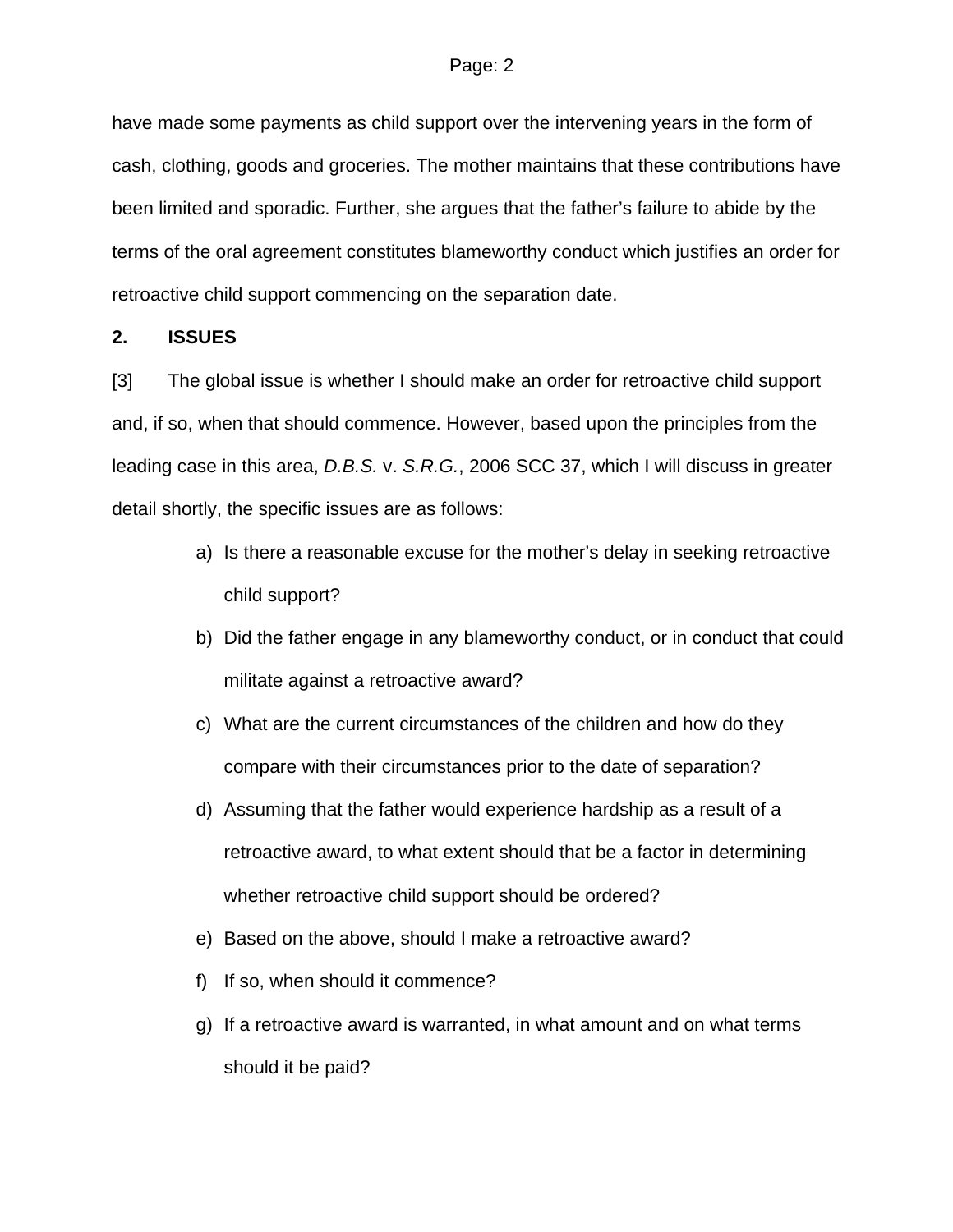### **3. LAW**

[4] I begin by observing that s. 38(1)(e) of the *Family Property and Support Act*, R.S.Y. 2002, c. 83, authorizes me to make an order that the payment of child support be made "in respect of any period before the date of the order"; in other words, a retroactive order.

[5] In *D.B.S.*, Bastarache J., for the majority, discussed in some detail the factors involved in determining whether and how retroactive child support should be ordered. I will paraphrase the principles set out by him at paras. 94 through 135 of that decision.

[6] There are four principal factors which must be considered by a court in determining whether a retroactive child support order should be made. None of these factors is decisive. Rather, a court should strive for a holistic view of the matter and decide each case on the basis of its particular facts. The factors are:

> (a) *Does the recipient parent have a reasonable excuse for why child support was not sought earlier?* In this regard, the Bastarache J. recognized that there is often a relationship between whether the recipient parent's delay was reasonable and whether the payor parent's conduct was blameworthy. Further, the court affirmed that child support is the right of the child and cannot be waived by the recipient parent. Consequently, recipient parents "must act promptly and responsibly in monitoring the amount of child support paid [and] … [a]bsent a reasonable excuse, uncorrected deficiencies on the part of the payor parent that are known to the recipient parent represent the failure of *both* parents to fulfill their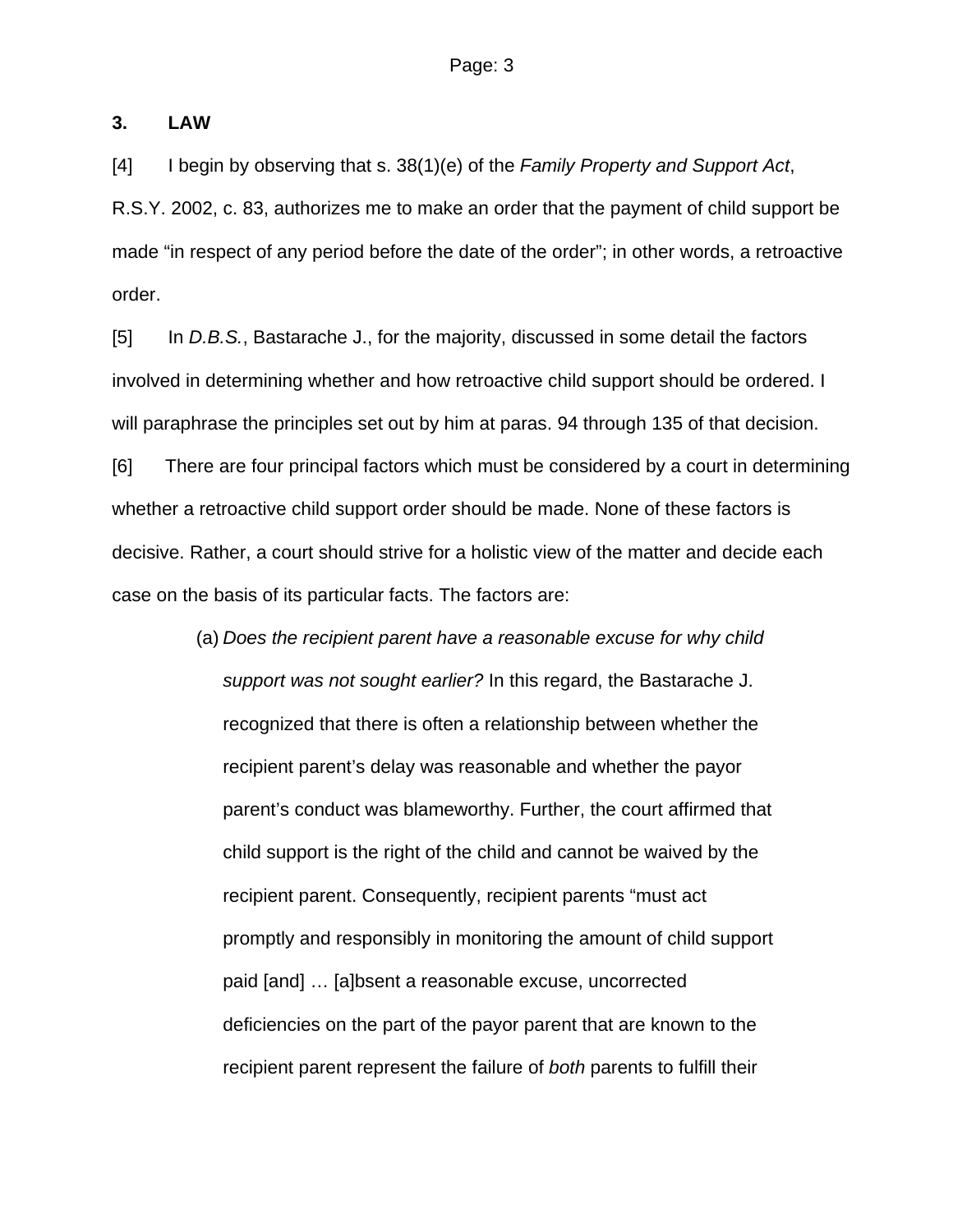obligations to their children." (para. 103, emphasis already added). Bastarache J. did not suggest that unreasonable delay by the recipient parent has the effect of eliminating the payor parent's obligation, but that such delay is merely a factor to consider in deciding whether to make a retroactive award (para. 104).

- (b) *Did the payor parent engage in any blameworthy conduct, or in conduct that could militate against a retroactive award?* Here Bastarache J. stated that courts should not hesitate to take into account a payor parent's blameworthy conduct in considering the propriety of a retroactive award. Moreover, "courts should take an expansive view of what constitutes blameworthy conduct in this context" (para. 106). Bastarache J. stated that he would characterize as blameworthy conduct "anything that privileges the payor parent's own interests over his/her children's right to an appropriate amount of support" (para. 106). Further, although whether a payor parent is engaging in blameworthy conduct is a subjective question, objective indicators remain helpful in determining that question (para. 108). A payor parent who knowingly avoids or diminishes his/her support obligations should not be allowed to profit from such conduct (para. 107).
- (c) *What are the current circumstances of the children and how do they compare with their circumstances prior to the date of separation?* Here, the Supreme Court affirmed that it is a core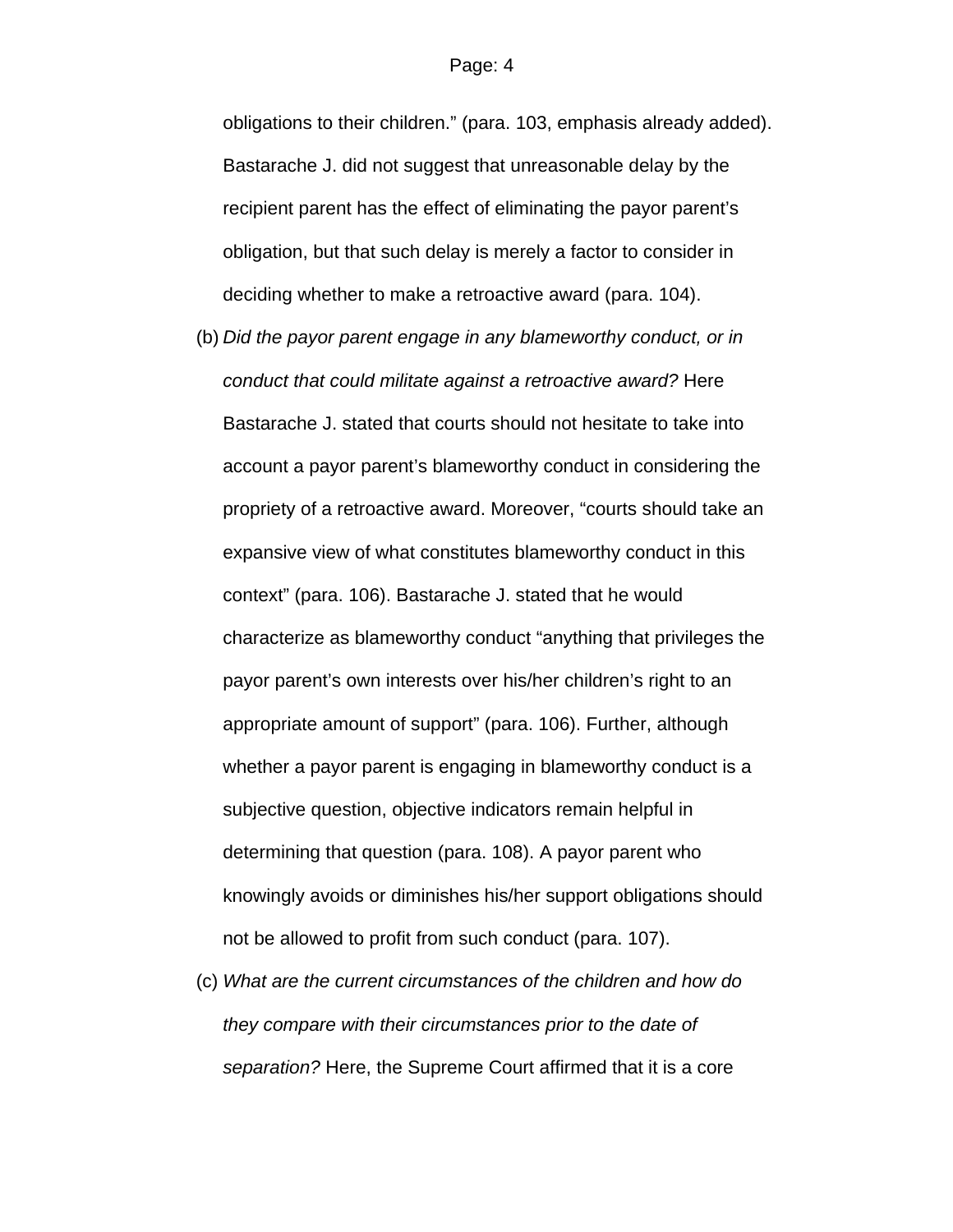principle of child support that, after separation, a child's standard of living should approximate as much as possible the standard he or she enjoyed while his or her parents were together (paras. 110 and 111).

(d) *If the payor parent would experience hardship as a result of a retroactive award, to what extent should that be a factor in determining whether retroactive child support should be ordered?*  Here Bastarache J. acknowledged that the amount of retroactive awards is usually based on past income rather than present income. Unlike prospective awards, the calculation of retroactive awards is not intrinsically linked to what the payor parent can presently afford (para. 115). Consequently, courts should attempt to craft retroactive awards in a way that minimizes such hardship (para. 116). Further, while hardship for the payor parent is a legitimate concern where he or she has not exhibited any blameworthy conduct, it is much less of a concern where this is the case (para. 116).

[7] Further, if a court determines that a retroactive award is justified it must still decide:

(a) when that award should commence; and

(b) in what amount or under what terms it should be paid.

The majority in *D.B.S.* held that the general rule is that the award should commence on the date when the payor parent receives "effective notice" from the recipient parent that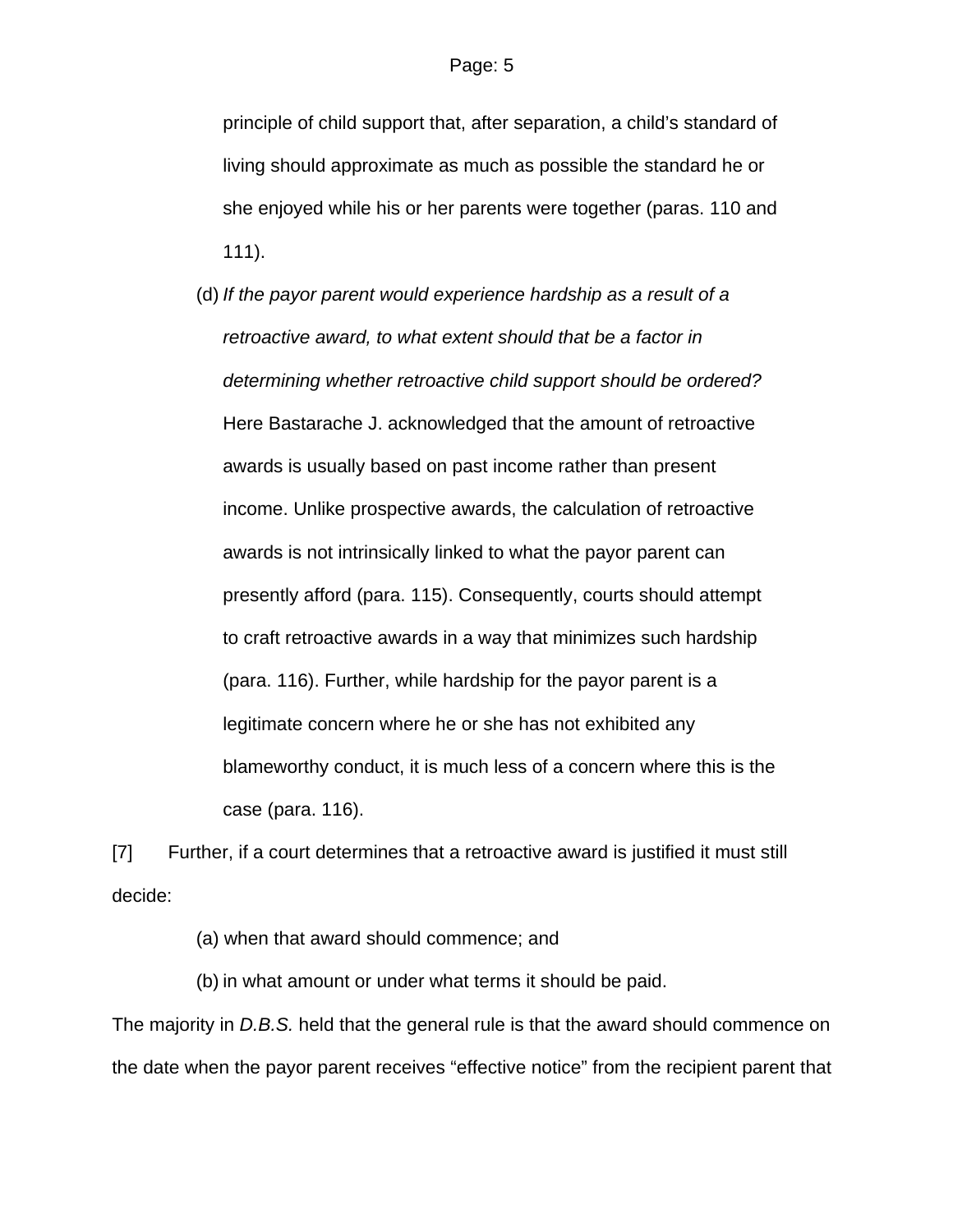child support should be paid. All that is required is that the topic "be broached"; the recipient parent is not required to take any legal action. Once effective notice has been given, the payor parent can no longer assume that the existing state of affairs regarding child support remains fair (para. 121). However, it will usually be inappropriate to make a support award retroactive to a date more than three years before formal notice was given to the payor parent (para. 123). Having said that, where the payor parent has engaged in blameworthy conduct, the date when retroactivity should commence may be moved back in time to date when increased support should have been paid (para. 124). Once again, the Court stated that a payor parent "should not be permitted to profit from his/her wrongdoing" (para. 125).

[8] As for the issue of the amount and terms of payment of a retroactive award, Bastarche J. stated that "blind adherence" to the amounts prescribed by the *Child Support Guidelines* is neither required nor recommended, and that a court should consider exercising the discretion that the *Guidelines* allow (paras. 128 and 129). A court should also think about how the amount of a retroactive award is affected by the date when the award is deemed to be payable. In summary, unless the applicable statutory scheme clearly directs otherwise, "a court should not order a retroactive award in an amount that it considers unfair, having regard to all the circumstances of the case" (para. 130).

#### **4. ANALYSIS**

### *a) Is there a reasonable excuse for the mother's delay in seeking retroactive child support?*

[9] The mother maintained that her main reason for not commencing court proceedings until now was because she was threatened by the father, who told her that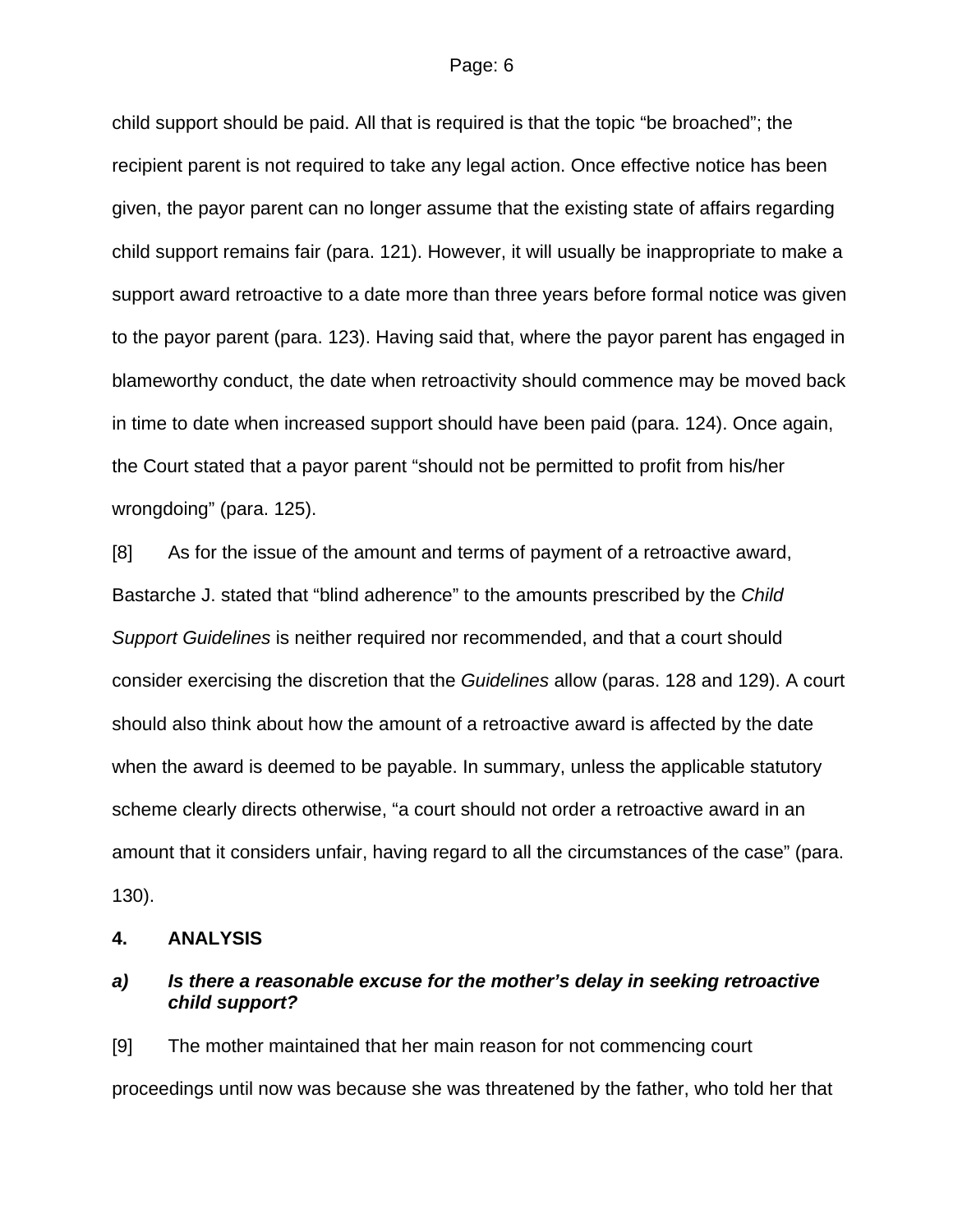he would "bring up old dirt" if she applied for custody and child support. However, the father specifically denied ever threatening the mother in that regard. As this is an interim application and there has been no cross-examination on the affidavits filed by the parties, it is difficult, if not impossible, to make any finding of fact when, as here, the evidence is directly contradictory. The father alleged that the mother struggled with drug and alcohol abuse for a period of time after the separation. While it might have been understandable for the mother to have feared that the father would attempt to use that against her if she raised the issue of custody or child support, the mother has made no admission that she suffered from drug or alcohol abuse. She did acknowledge in her second affidavit, at para. 5, that one of the father's excuses for not paying her child support directly was that he thought the mother would "spend the support money on drugs and alcohol", but there was no further acknowledgement by her that she had any particular problems in that regard.

[10] Consequently, I am unable to find that the mother had a reasonable excuse for not pursuing child support from the father prior to the commencement of this action in February 2010. As noted in *D.B.S.* (at para. 103), recipient parents must act "promptly and responsibly" in pursuing appropriate child support and any deficiency in that regard on the part of the payor parent, which is known to the recipient parent, represents a failure of both parents to fulfill their obligations to their children. On the other hand, *D.B.S.* recognized that unreasonable delay by the recipient parent does not have the effect of eliminating the payor parent's obligations. Rather, it is merely a factor to consider in determining the most appropriate course of action on the facts (para. 104).

## *b) Did the father engage in any blameworthy conduct, or in conduct that could militate against a retroactive award?*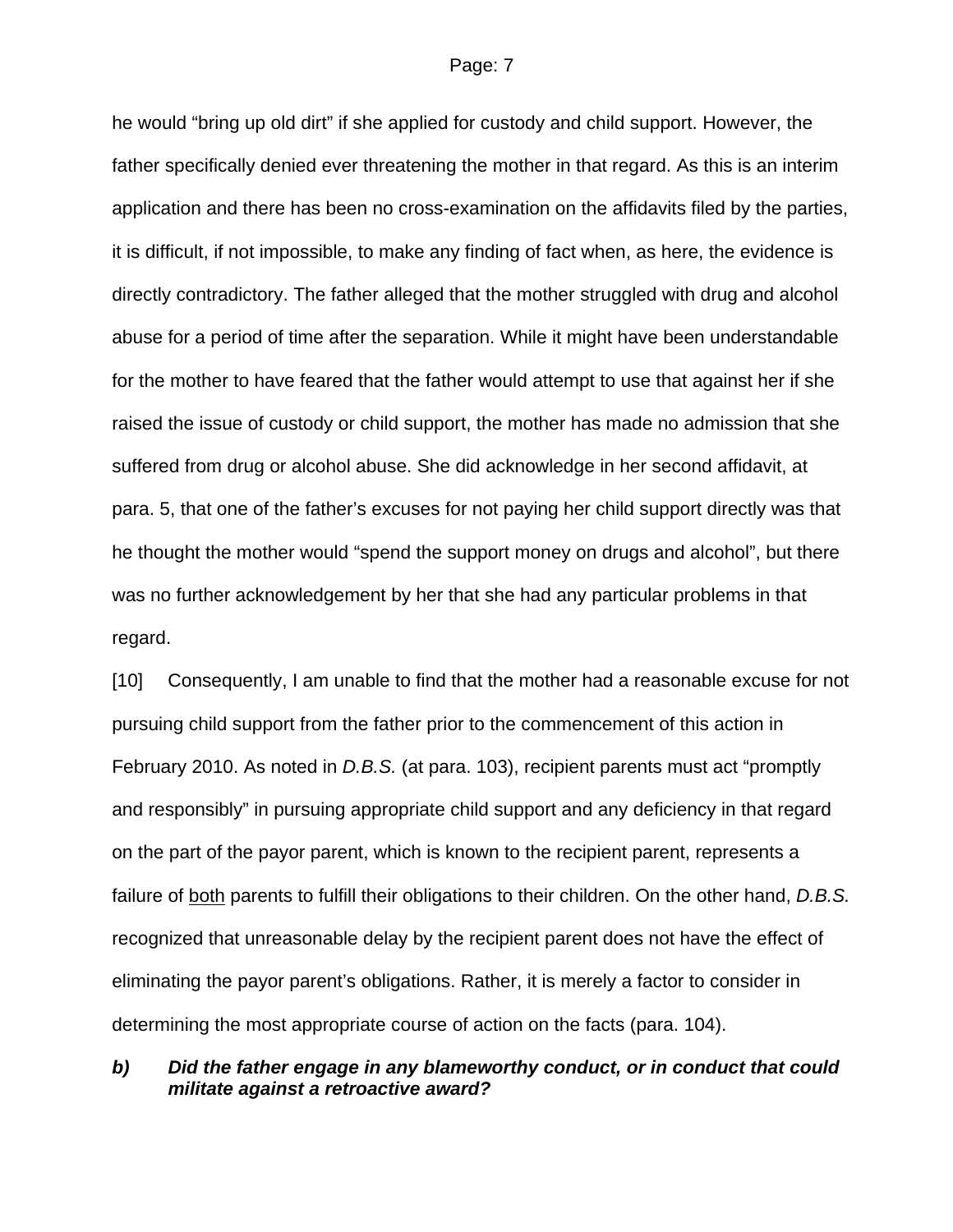[11] The father maintains that he has paid child support to the mother at various times in the form of cash, clothing and goods for the children, and groceries. However, he also deposed that the oral agreement (to pay \$300 per month) was conditional on his providing the money to his own mother, S.H., who would in turn forward it to the Plaintiff mother to make purchases for the children. Specifically, the father deposed at para. 19 of his first affidavit:

"…I told her, and she understood, that I would not be giving her money directly, but that [S.H.] would be giving it to [as written] as she need [as written] for the Children. I did this because I had seen the Plaintiff abuse drugs and alcohol, including when she was five months pregnant. When we were together, the Plaintiff would spend money on alcohol and drugs instead of paying bills. However, over time I ended up giving money and items to the Plaintiff as she required them."

[12] In her second affidavit, the mother generally denied that the oral agreement was conditional in that regard, although she did depose that she offered to vary the terms such that the father could provide her with \$300 per month in the form of gift certificates for groceries, which offer was refused by the father. In any event, I agree with the submission of the mother's counsel that when the father deposed "I told her, and she understood", that did not constitute an offer and acceptance in a contractual sense. Rather, it was more like the father imposing a unilateral condition, which was never agreed to by the mother.

[13] The father's counsel argued that the total value of the contributions made by him for the benefit of the children since the date of separation are significant and support the assertion that the father subjectively believed that he was effectively honouring the terms of the oral agreement by doing so. I have difficulty accepting that submission. Even if I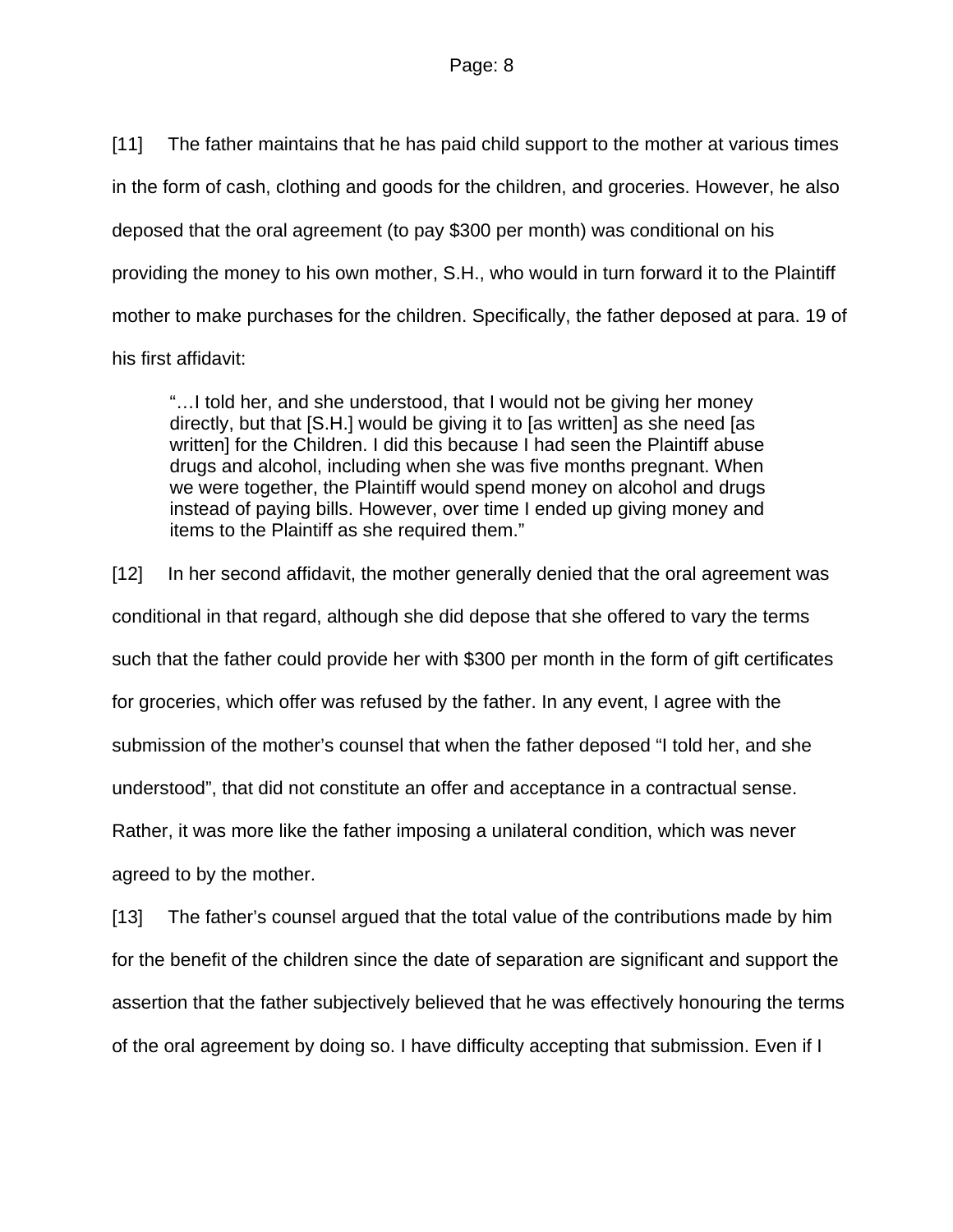were to accept the father's evidence about his contributions at its best, over the last six and a half years, he paid or provided only the following:

- a) \$1,400 in cash, comprised of \$300 per month for the first three months, for a total of \$900 (paid to S.H. to dole out to the mother as needed) and \$500 for one of the birthdays of one of the children;
- b) the purchase of snowsuits, boots and gloves for the children, every winter, but with no estimate of value;
- c) the purchase of various items of other clothing and blankets, on an unspecified number of occasions and with no estimate of value;
- d) the purchase of two bicycles for the children with no estimate of value;
- e) the purchase of groceries as required, on an unspecified number of occasions and with no estimate of value; and
- f) the provision of meat from hunting, on an unspecified number of occasions and with no estimate of value.

While the father also deposed about contributions from his own mother, S.H., for the children's birthdays and for Christmas presents, those contributions cannot be credited to him.

[14] The mother specifically disputes the value of the father's contributions and only acknowledges receiving the following:

- a) one payment of \$150 to the mother after the conclusion of the oral agreement;
- b) on one occasion, S.H. purchased groceries for her with money from the father;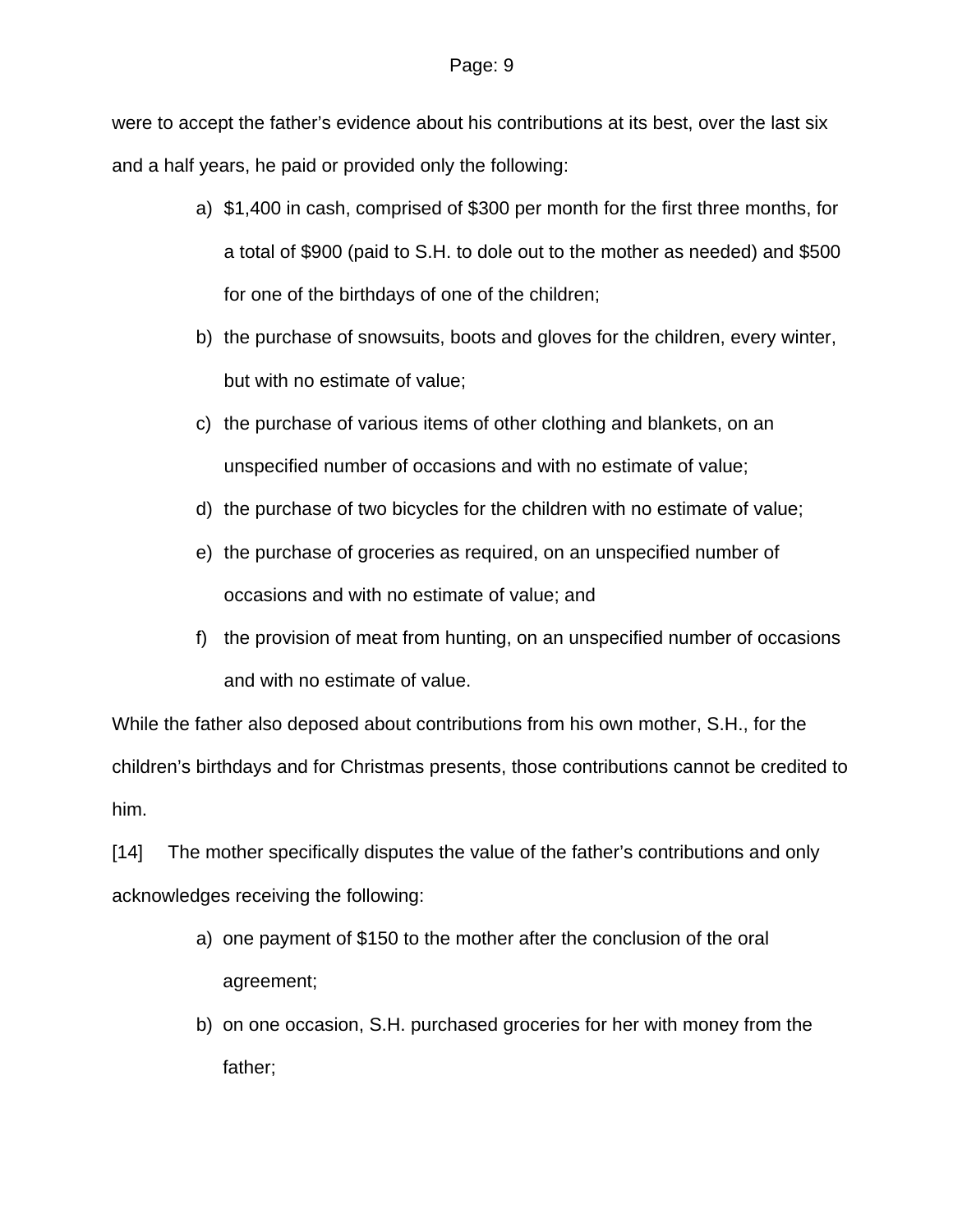- c) \$50 worth of groceries in 2005;
- d) snowsuits for the children in 2008;
- e) two bicycles for the son, J. P-M.; one in 2006 and a second in 2009;
- f) a single box of moose meat in September 2009;
- g) \$40 for the children's school pictures in September 2009;
- h) \$200 from S.H. for school supplies for the children in September 2009; and
- i) snow pants for the children in September 2009.

[15] The father is principally skilled as a cook, although he also periodically earns income as a labourer and landscaper. He has provided the following information about his annual income over the past several years:

2007 - \$14,418

2008 - \$15,032

2009 - \$20,237

2010 - \$21,850 (extrapolated from \$874 biweekly, over 50 weeks per year) The father further deposed that his 2009 income was "unusual" in that he earned a considerable amount of overtime. He said that his average income for the past three years is \$16,562.

[16] For the sake of analysis, if I were to attribute an annual income to the father of about \$14,000 from the separation date of October 27, 2003, to the end of 2006, he would have been required to pay \$91 monthly, or \$1,092 annually, for each of the years 2004, 2005 and 2006, for a sum of \$3,276, plus \$182 for November and December 2003, for a total of \$3,458 for that time period. Then, from 2007 to date, using the father's own average income for the past three years of \$16,562, he would have been required to pay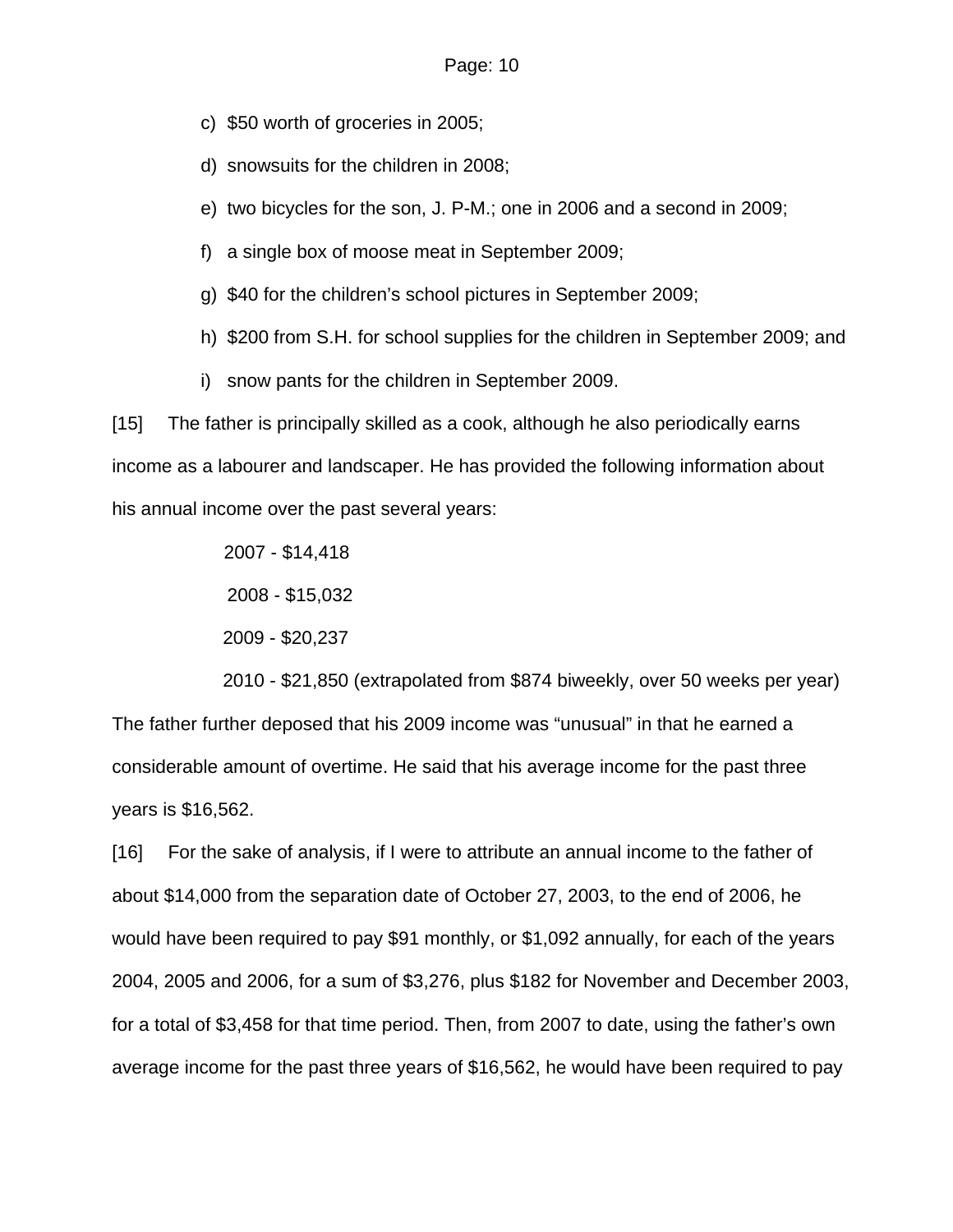\$189 monthly for the two children, or \$2,268 annually for each of the years 2007, 2008 and 2009, for a sum of \$6,804, plus \$189 monthly for each of January, February, March and April 2010 (\$756), for a total of \$7,560.

[17] Thus, disregarding the terms of the oral agreement, it is arguable that the father should have paid a grand total of \$11,018 in child support to the mother from the date of separation to now.

[18] If I use the amount which the father agreed to pay under the oral agreement, \$300 per month for both children, then the father should have paid \$3,600 annually for each of the years 2004 through 2009, for a sum of \$21,600, plus \$600 for November and December 2003, plus \$1,200 for January through April 2010, for a grand total of \$23,400. [19] The totals from either approach are, on their face, much greater than the value of the father's cash and in-kind contributions to date. His own evidence is that his contributions to date have been limited to \$1,400 in cash, plus goods, clothing and groceries of an unspecified value. Further, if I look to the mother's evidence, the father's contributions were almost insignificant in comparison with what he ought to have paid. It is also trite law that the payor parent does not have the right to chose how the money that should be going to child support is to be spent, nor can he decide that his support obligations can be acquitted by the purchase of specific goods. Finally, while the determination of whether a payor parent is engaging in blameworthy conduct is a subjective question, objective indicators (such as the evidence of the cash and in-kind contributions) remain helpful in determining whether the parent is blameworthy. [20] In my overall assessment of the evidence provided by both parties, the father cannot maintain that he had an honest subjective belief that he was effectively complying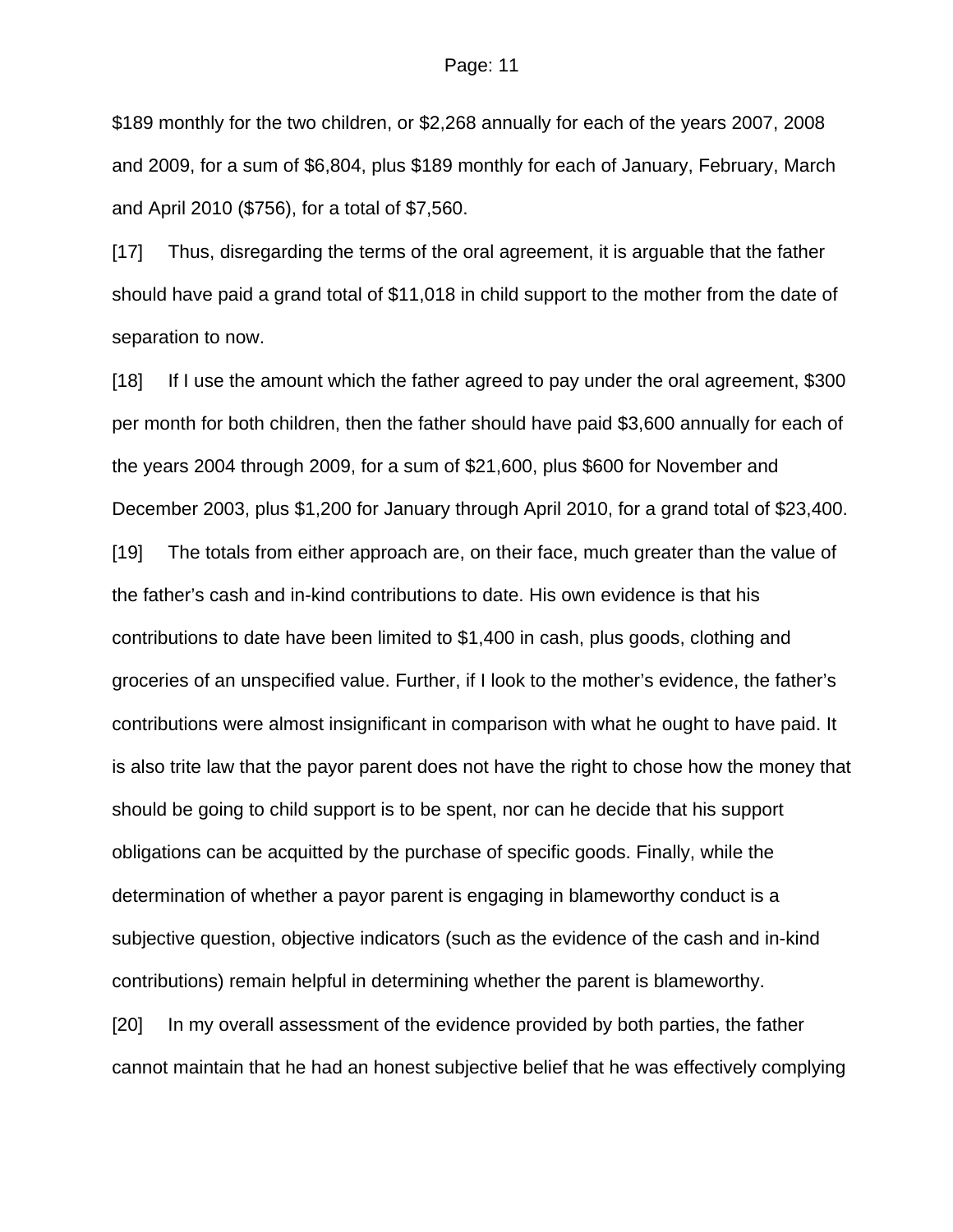with the terms of the oral agreement by making the contributions he claims to have made. Further, by knowingly avoiding or diminishing his support obligations to his children, he presumably profited by putting his own interests ahead of theirs. Taking an expansive view of his conduct over the last six and a half years since the separation, I have no difficulty in concluding that it was blameworthy.

# *c) What are the current circumstances of the children and how do they compare with their circumstances prior to the date of separation?*

[21] Although the mother deposed that she is presently on social assistance and needs the financial help of the father in order to properly care for the children, there is no evidence as to what the circumstances of the children were prior to separation. Therefore, I am unable to conclude how the current standard of living for the children compares with the standard of living they experienced while the parties were together. Accordingly, I view this as a neutral factor in deciding whether to make a retroactive award.

# *d) Assuming that the father would experience hardship as a result of a retroactive award, to what extent should that be a factor in determining whether retroactive child support should be ordered?*

[22] The father asks me to find that his average income for the past three years is \$16,562. Although he is skilled as a cook, he says that the kind of work he does most often is labourer type work, such as landscaping. To his credit, he has agreed to an order to pay child support prospectively in the amount of \$315 per month for both children commencing May 1, 2010. That equates to an income of \$20,000 under the *Child Support Guidelines* table. While I accept that it will be a hardship for the father if he is required to pay an additional retroactive award based on his current estimated income, it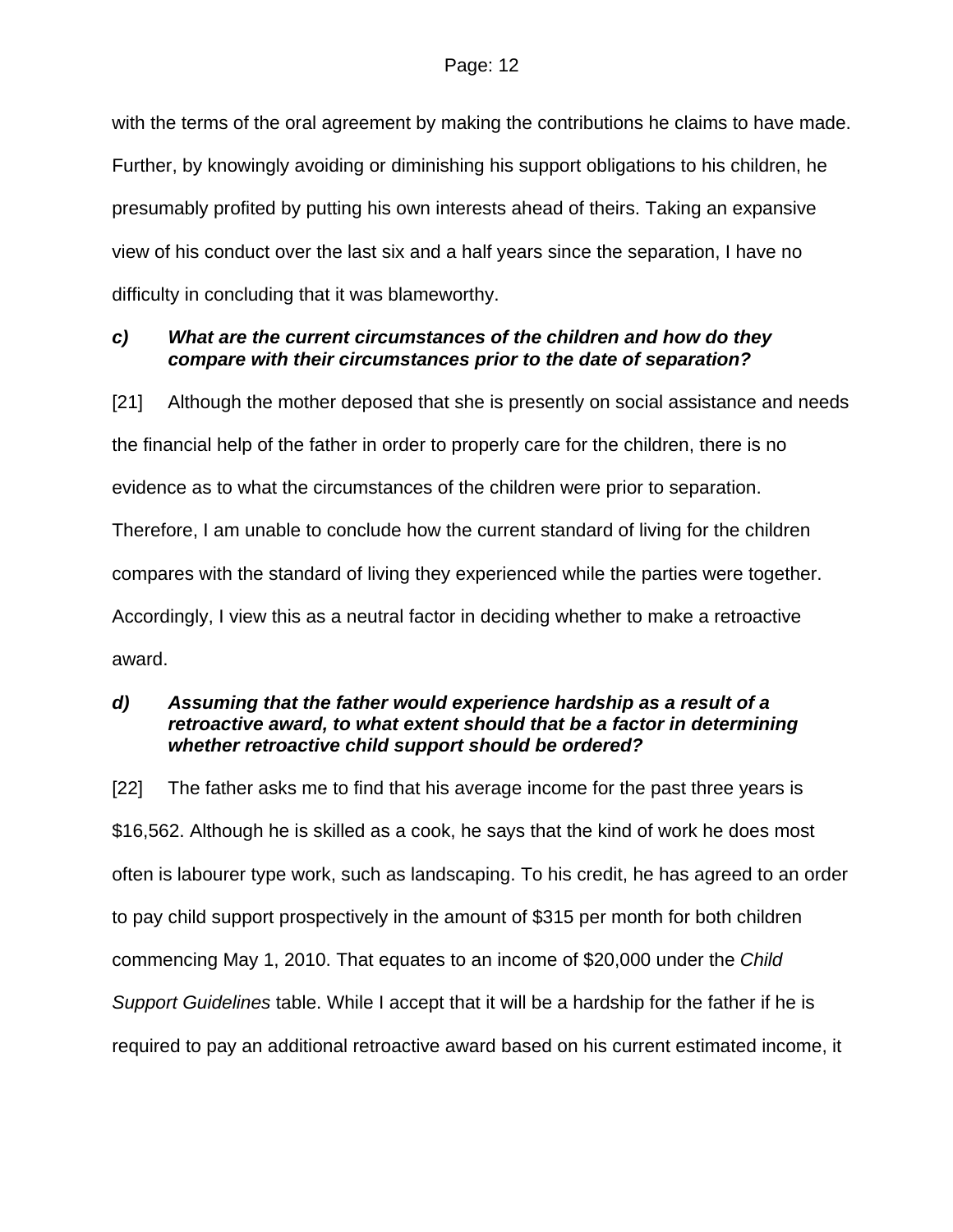is not always possible to avoid such hardship. Indeed, hardship is much less of a concern where it is the product of the payor parent's own blameworthy conduct.

#### *e) Conclusion on whether to make a retroactive award*

[23] Pursuant to *D.B.S.*, I am to take a holistic approach to this question and decide the case on the basis of its particular facts. None of the four factors is decisive, and in this case, I have found one of the factors to be simply neutral.

[24] Taking all of the circumstances into account, I conclude that a retroactive child support award should be ordered. I am not satisfied that the mother's delay in pursuing the father for child support is justifiable. Rather, I find that she had a duty to act promptly and responsibly in pursuing child support and her failure to do so militates against a retroactive award. On the other hand, *D.B.S.* holds that unreasonable delay by a recipient parent is "merely a factor to consider" in deciding whether to make a retroactive award, and that I must determine the most appropriate course of action on the facts. I also acknowledge that child support is the right of the children and cannot be waived by the recipient parent. With respect to the remaining two applicable factors, I assess the father's blameworthy conduct together with the likely hardship he will experience if I make a retroactive award. I conclude that his hardship is much less of a concern on these facts because of his own blameworthy conduct and that he should not be permitted to profit from his wrongdoing. Finally, the hardship can be mitigated by allowing the retroactive amount to be repaid over time.

#### *f) Date of retroactivity?*

[25] The mother deposed that she asked the father numerous times to pay child support between the spring of 2003 (when the father moved to Alberta prior to the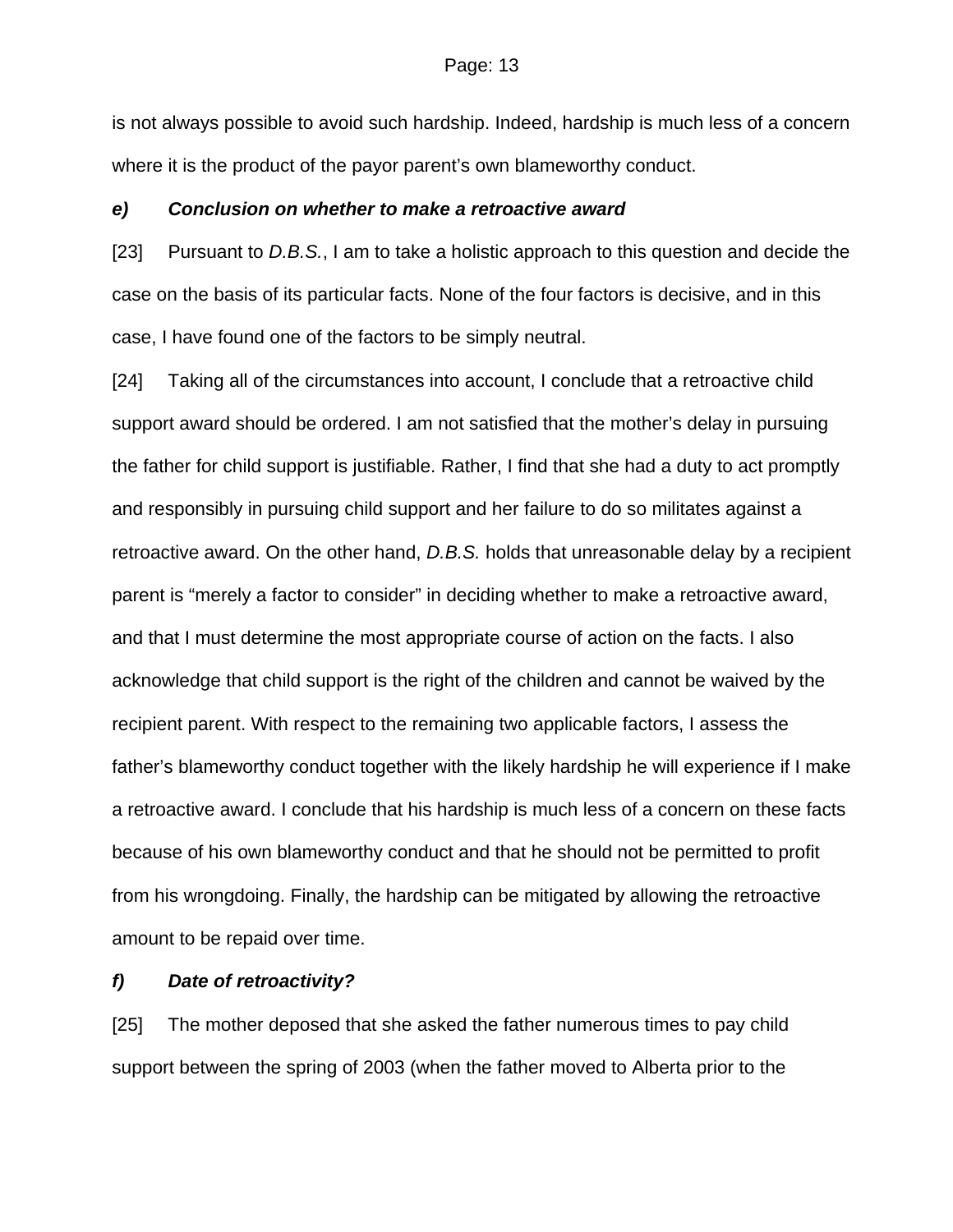separation) and the end of 2004. Further, she said that every time he exercised in person access to the children, she reminded him of his support obligations. In any event, there is no doubt the date of effective notice to the father was the date of separation, since the oral agreement was made prior to that date. Therefore, on its face, the retroactive award should commence as of November 1, 2003, being the first day of the month following the date of separation.

### *g) Amount and terms of payment of retroactive award?*

[26] The last question to determine is the amount of the retroactive award and the terms on which it shall be repaid. The mother's counsel urged me to use the father's 2009 income of \$20,237 as the basis for a retroactive award, which would result in a total of \$24,804 (\$3[1](#page-13-0)8/month x 78 months) due from the separation to date.<sup>1</sup> In the alternative, because the father claimed to have earned substantial overtime income in 2009, the mother's counsel submitted that the average could be based upon the father's average income for 2008 through 2010 of \$19,039.67, which would result in a table amount of \$278 per month for the two children.

[27] In my view, based on the fact that the father's income has increased incrementally over the years from 2007 to date, it is logical to infer that he earned less over the period from 2003 to 2006 than he did in subsequent years. The father's average income for 2007 and 2008 was \$14,725. On that basis, I will impute an income to him of \$14,000 annually, from November 1, 2003 to the end of 2006. That results in \$91 payable monthly for the two children, or \$1,092 for each of the years 2004, 2005 and 2006, for a sum of

 $\overline{a}$ 

<span id="page-13-0"></span><sup>&</sup>lt;sup>1</sup> The total amount of retroactive child support claimed by the mother in her affidavit #2 was \$24,885.00. However, this figure was incorrect mathematically and also included child support for months that were unclaimable.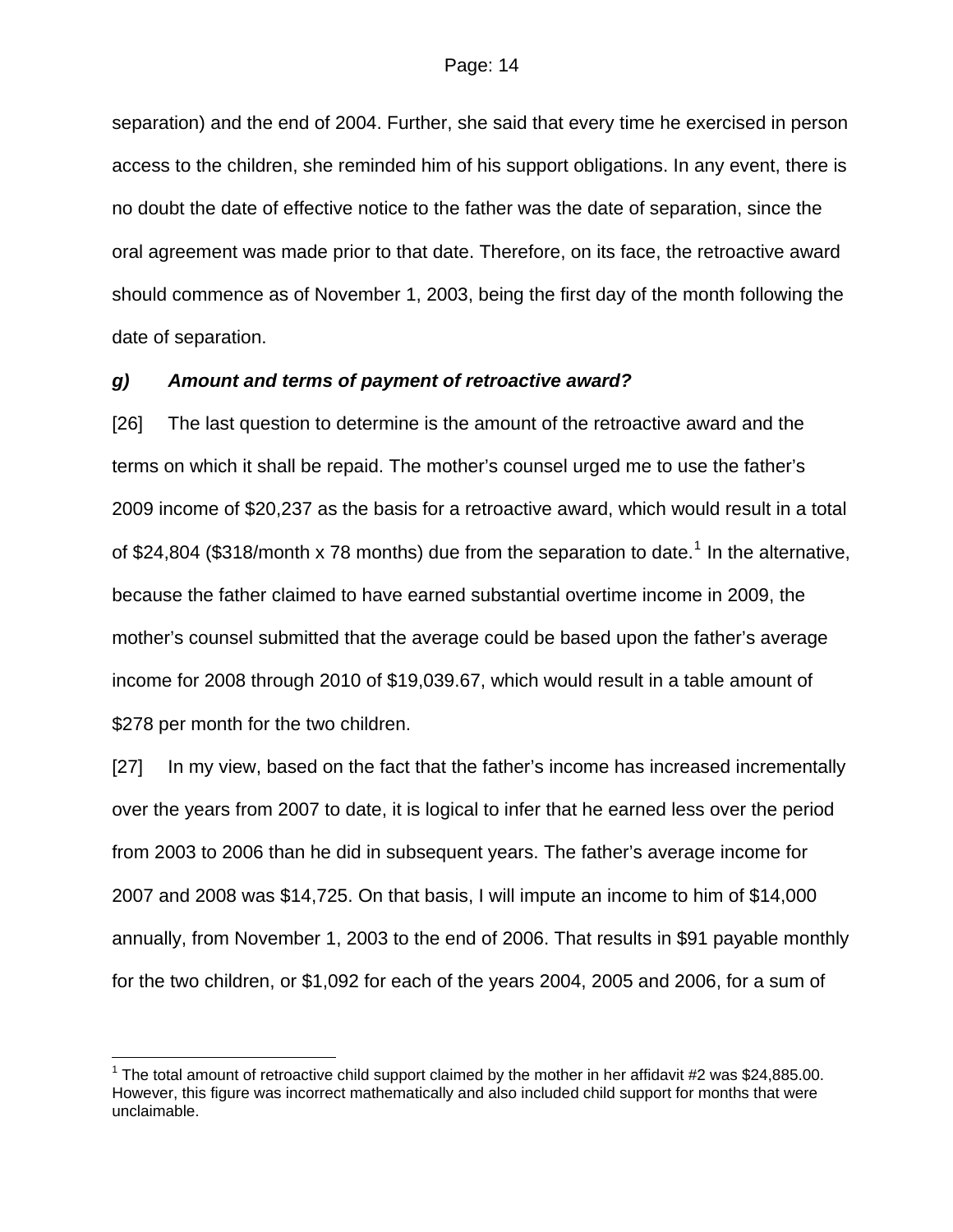\$3,276, plus \$182 for November and December 2003, for a grand total of \$3,458 for that time period.

[28] For 2007, I will use the father's actual earned income of \$14,418, which results in child support payable for two children of \$106 monthly or \$1,272 for the year.

[29] Similarly, for 2008, I will use the father's stated income of \$15,032, which results in child support payable for two children of \$130 monthly or \$1,560 for the year.

[30] For 2009, based on the father's stated income of \$20,237, I find that he ought to have paid \$318 in child support monthly for the two children, or \$3,816 for the year.

[31] For the first four months of 2010, I will use the father's estimated annual income of \$21,850, which results in monthly child support payable for two children in the amount of \$341, or \$1,364 for those four months.

[32] Thus, the notional total value of child support payable by the father, based on my calculations, from November 1, 2003 to April 30, 2010, would be \$11,470.

[33] *D.B.S.* directs that a court should not order a retroactive award in an amount that it considers unfair, having regard to all of the circumstances of the case. One of the circumstances in this case is that the father has made some contributions for the benefit of the children since the date of separation. While I have found those contributions to be relatively small, in comparison with the amount of child support which he properly should have paid, either under the *Child Support Guidelines* or pursuant to the oral agreement, he nevertheless deserves some credit for them. In addition, I take into account the fact that one of the children resided with S.H. from Mondays to Fridays between January and June 2008. S.H. looked after the child's expenses during those times and the mother made no financial contributions towards those expenses. Finally, I take into account the